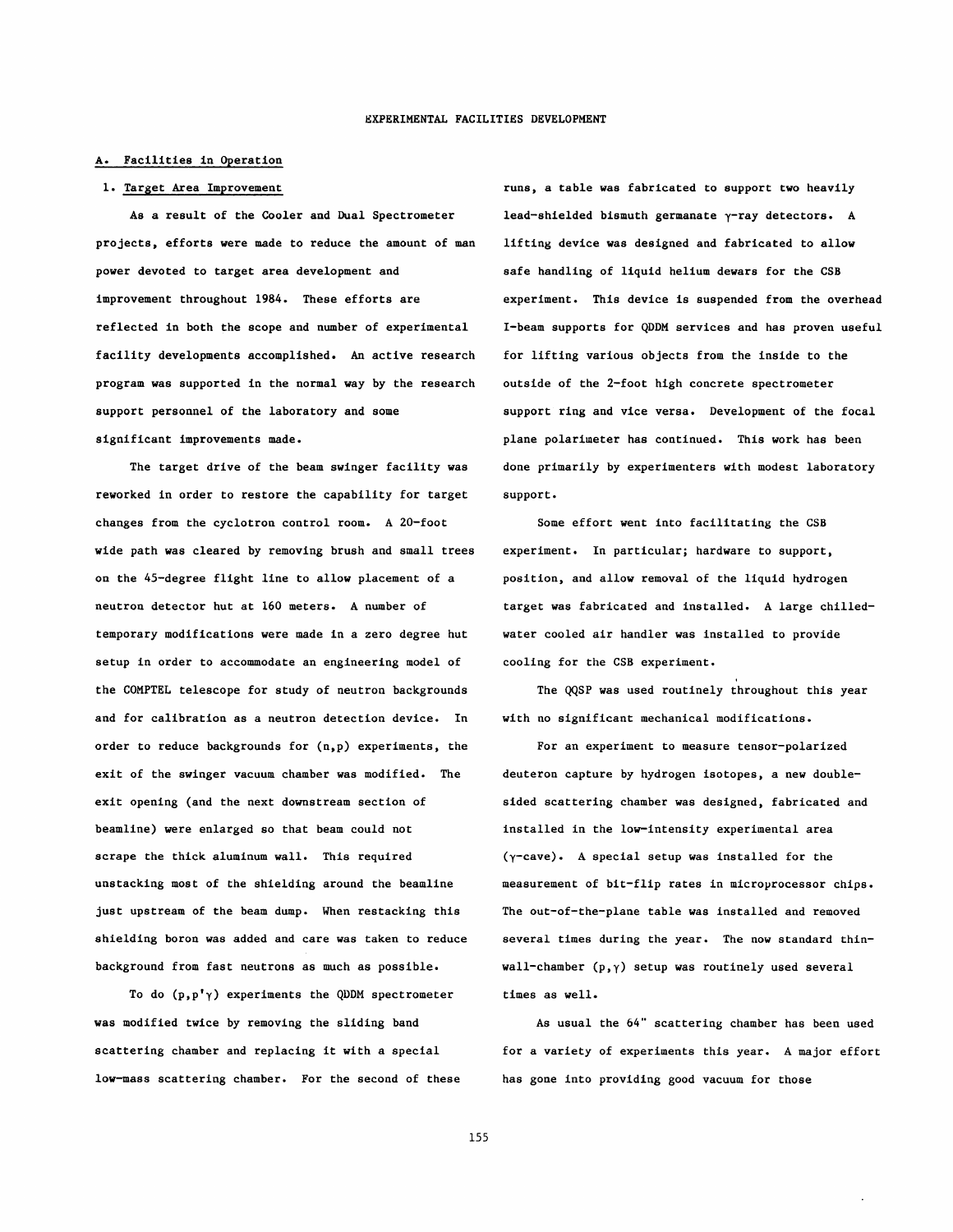experiments which use channel plate detectors. The encoders for digital readout of target angle and table position have been replaced. In addition, the mechanism for the target angle readout has been modified to move critical components out of the vacuum. The in-line cryo-trap for catching oil coming down the beamline before it enters the scattering chamber has been rebuilt. Discussions continue about modifications of the chamber to allow out-of-the-reaction-plane measurements with this chamber.

## **2.** Spin Rotation and Polarization Transfer Facility

During **1983,** the development of the horizontally polarized beam was completed with the demonstration that high polarization from separated turns could be achieved up to **200** MeV, and that the polarization direction could be adjusted through changing the turn number of the beam in the main stage cyclotron. The next phase of the development was the calibration of the two high-energy beam line polarimeters, which was completed by March, **1984.** Since that time, operation of the horizontally polarized proton beam has been devoted to calibration of the polarimeter for the focal plane of the QDDM spectrometer, and the measurement of

spin rotation and polarization transfer in proton elastic and inelastic scattering.

The major components of the system are shown in Fig. **13.** The spin precession solenoid is located downstream from the polarized ion source terminal. Roughly **200** A are required to precess the spin axis of the **600** keV beam into the horizontal plane. Because the spin does not precess in a perfectly horizontal plane during acceleration, some adjustment of this solenoid current is needed whenever the spin direction out of the main stage cyclotron is changed. The spin precession solenoid has a small focussing effect on the beam, and its operation at full current requires the readjustment of the steering and focussing in the low energy beam line.

Customarily, the low energy polarimeter is used exclusively for measurements of the vertical beam polarization. With the spin precessed beam, this function is served during data acquisition by the two high energy polarimeters. However, neither of these polarimeters contains equipment to maintain the location and direction of the beam on the polarimeter target. It is therefore possible to obtain information



Figure **13.** Map to scale of the beam line from the ion source to the QDDM magnetic spectrometer. The components described in the text are used to prepare and monitor the horizontally polarized proton beam.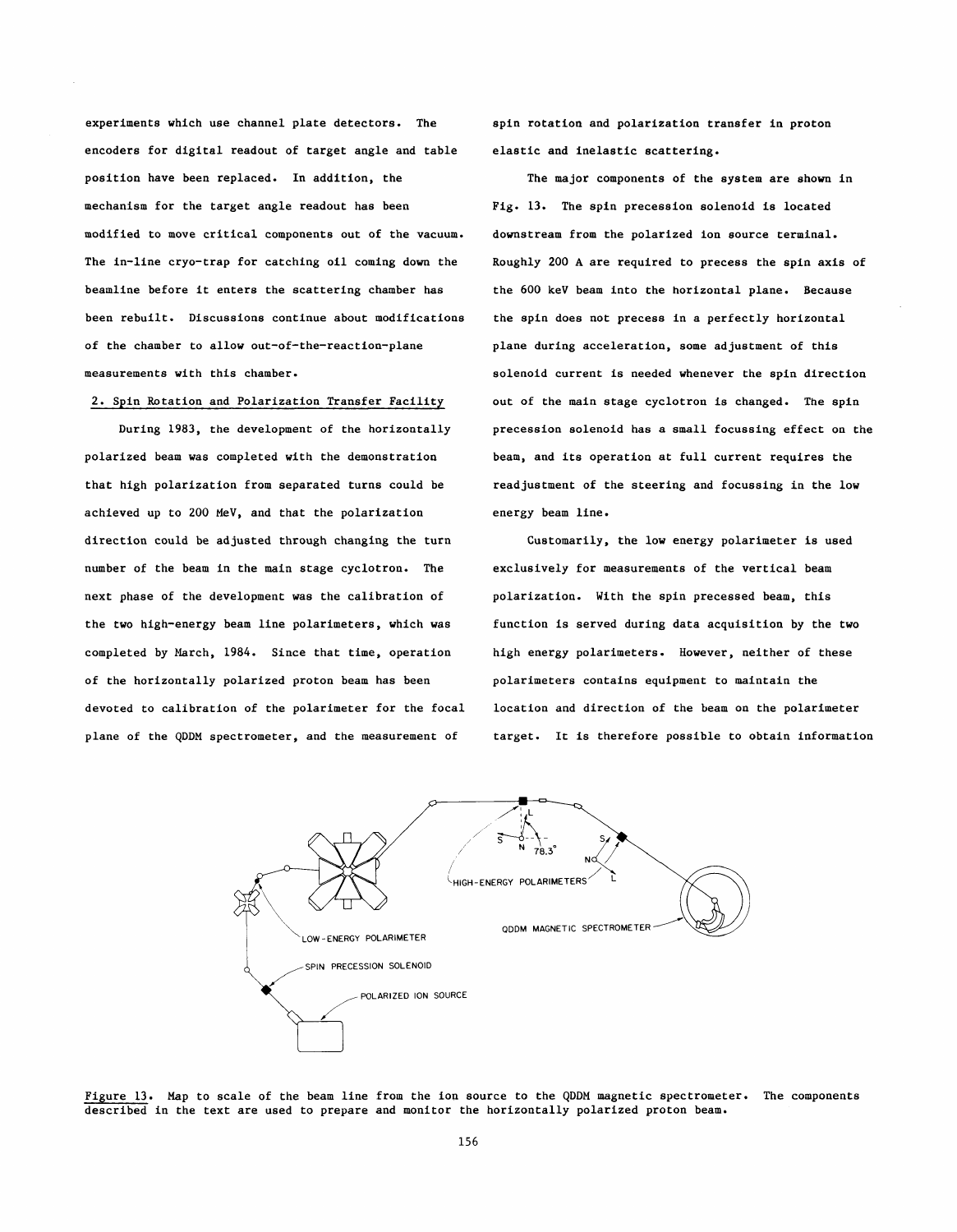"down" polarizations from the ion source. In our detector pairs was made by placing each polarimeter application, we make use of the automatic centering on the low energy polarimeter target to obtain a measure of the magnitude of the spin "up" and spin "down" polarizations separately without interference from large systematic errors. For this measurement, the spin precession solenoid must be off.

The locations of the high energy polarimeters in Fig. 13 were chosen to provide information on all three polarization components. In a single scattering experiment, parity conservation does not permit a polarimeter to be sensitive to the component of the polarization along the beam direction. However, the anomalous magnetic moment of the proton is large enough that the longitudinal component at the QDDM target is nearly sideways in the switchyard ahead of the 36' bend into the QDDM beam line. For 200 MeV, the precession angle relative to the proton momentum is  $\phi = 78.3$ °. The polarimeter mounted in that location contains only one pair of detectors for measuring the sideways polarization at that point. The longitudinal component **1.0 PL** at the QDDM target is then given by

$$
P_{L} = \frac{P_{R} - P_{S} \cos \phi}{\sin \phi} = \frac{P_{R} - 0.1018 P_{S}}{0.9792}
$$

where **PR** is the sideways component measured by the upstream polarimeter, and P<sub>S</sub> is the sideways component at the QDDM target.

The high energy polarimeters observe elastic scattering at 20' from natural carbon targets. The targets are in place during data acquisition at the QDDM. The thickness is varied from 100 to 800  $\mu$ g/cm<sup>2</sup> to match the computer dead time between singles events from the six polarimeter detectors and the coincidences from the focal plane detector array.

only on the average magnitude of the spin "up" and Calibration of the analyzing power of the three into the QDDM beam line so that each detector pair in turn assumed a horizontal orientation. Then the analyzing power of that pair was compared with the analyzing power from elastic scattering from **12c** at 12.5' as measured in the QDDM. That analyzing power is well known as a function of energy from double scattering experiments performed at Harwell and Orsay. (We found that proton-proton analyzing powers were too poorly known to provide a calibration standard.) The calibration was made in steps of 10 MeV between 170 and 200 MeV. Analyzing powers for the three detector pairs agreed well with each other. A band showing the precision of the calibration is given in Fig. 14. In addition to the polarization transfer experiments, these polarimeters have been used for two experiments involving vertically polarized beam, since they provide information on the beam polarization during each run.



Figure 14. **Analyzing** power calibration for the proton beam energy. The band follows the mean of the width given by the statistical errors in the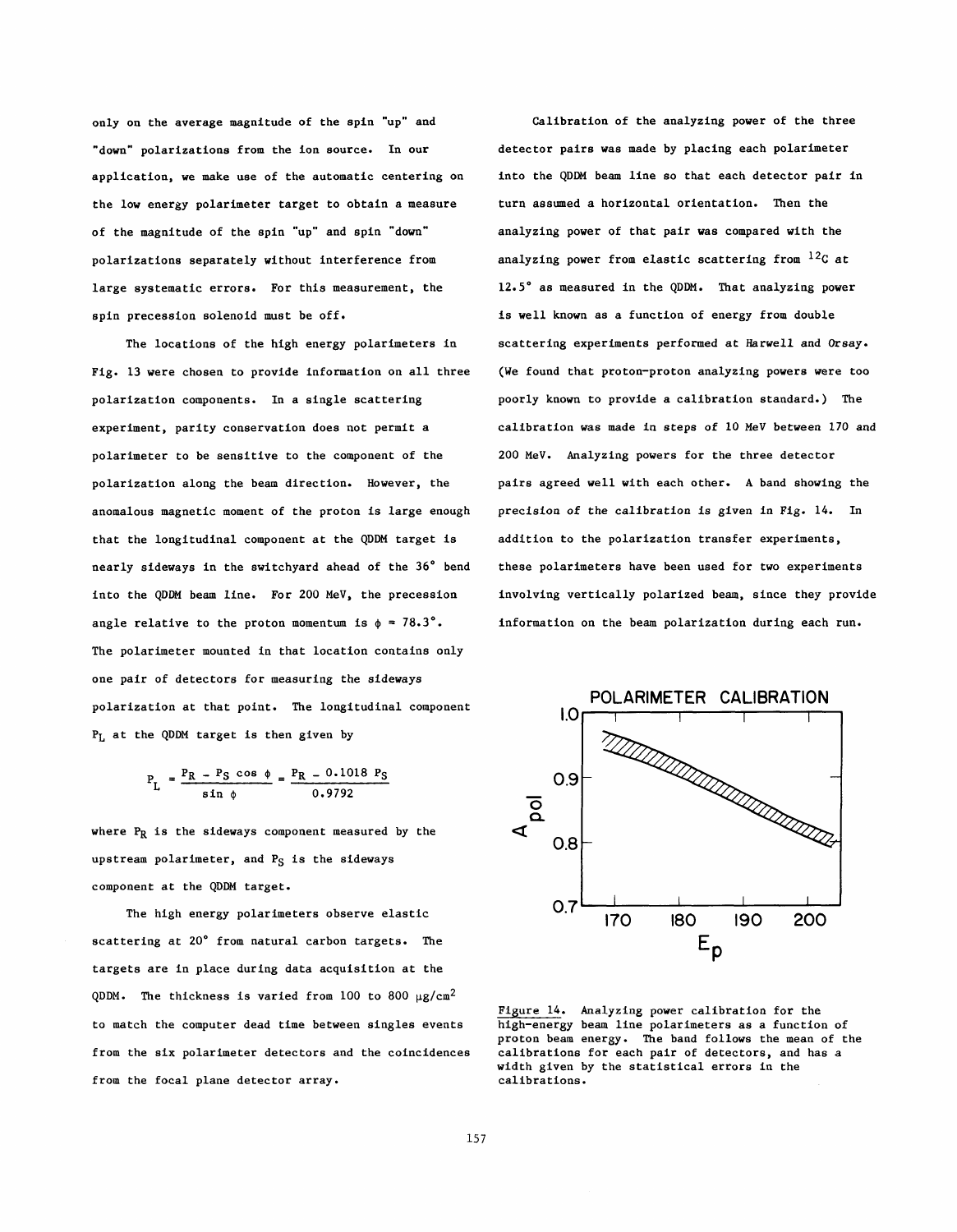The detectors in the high energy polarimeters are 2"x6" NaI(T1) crystals, each preceded by a brass collimator containing a 1/4" tapered aperture. No additional shielding is used. These detectors are sensitive to beam halo, and careful beam line tuning is required in order to maintain resolution (usually less than 1% for the elastic peak). During calibration, it was found that the downstream polarimeter was less sensitive to background from the beam stop if it was moved upstream. That polarimeter is now located close to stop 4 in beam line 5. In this configuration, beam currents up to 50 **nA** have been run with satisfactory results.

All of the polarization transfer experiments have run with 200 MeV beam energy. Careful tuning is required at that energy to minimize the vertical steering effects of the  $v_z = 1$  resonance in the main stage cyclotron. Stable operation is obtained during cool weather and after the magnets have been at full current for about two days. Adjustments to the tune are required at least once every day to maintain good turn separation, and therefore high horizonatal polarization, at extraction from both machines.

# 3. Wire Chambers

## (i) Helical detectors

This fall, during a long run on the QDDM, the helix developed a "dead spot". This helix had been in use for over a year. The "dead spot" is an area on the helix where the efficiency is reduced. In conjunction with this reduced efficiency the dead spot is characterized by a sudden increase in the current drawn from the high voltage supply while the detector is exposed to large background radiation. When the large background radiation is removed the current will stay

high for awhile and, after a brief period of time, return to a near zero value.

The spare helix was exchanged for the helix with a dead spot. The spare helix immediately formed a dead spot in the same location that the spot had appeared on the previous helix. We now had no spare and two helices with dead spots. Similar "dead spots" have been reported in the literature.<sup>1</sup>,<sup>2</sup>,<sup>3</sup> In order to keep the experiment running a cure suggested by M. Atac<sup>3</sup> was attempted.

To cure the "dead spot" approximately 0.12 liters/Minute of C02 was bubbled through ethyl alcohol (CH3CH20H) and mixed with the usual gas mixture of 1.25 liters/Minute of Argon mixed with 0.29 liters/Minute of  $CO<sub>2</sub>$ . Since this increased the amount of  $CO<sub>2</sub>$  in the system the operating voltage was raised from 2600 to 2800 volts. With this new gas mixture the "dead spot" disappeared. Atac observed<sup>3</sup> "... even a damaged chamber can be successfully used when complete W quenching is achieved". From this observation it appears that enough ethyl alcohol was added for a chamber of these dimensions (anode to cathode spacing 7.9 **mm,** cathode wire thickness .05 **mm,** cathode wire spacing 0.5 **mm)** to keep a significant number of UV photons from reaching the cathode. This conclusion is further supported by observations at  $SLAC<sup>4</sup>$  "...the literature was searched for the absorption properties of CO<sub>2</sub>. A window was found at 1200 Angstroms. This corresponded to the emission lines of doubly ionized Argon".

In addition to solving the problem of the "dead spot" the new gas mixture allowed the chamber to operate at higher background rates without drawing excessive dark current.

158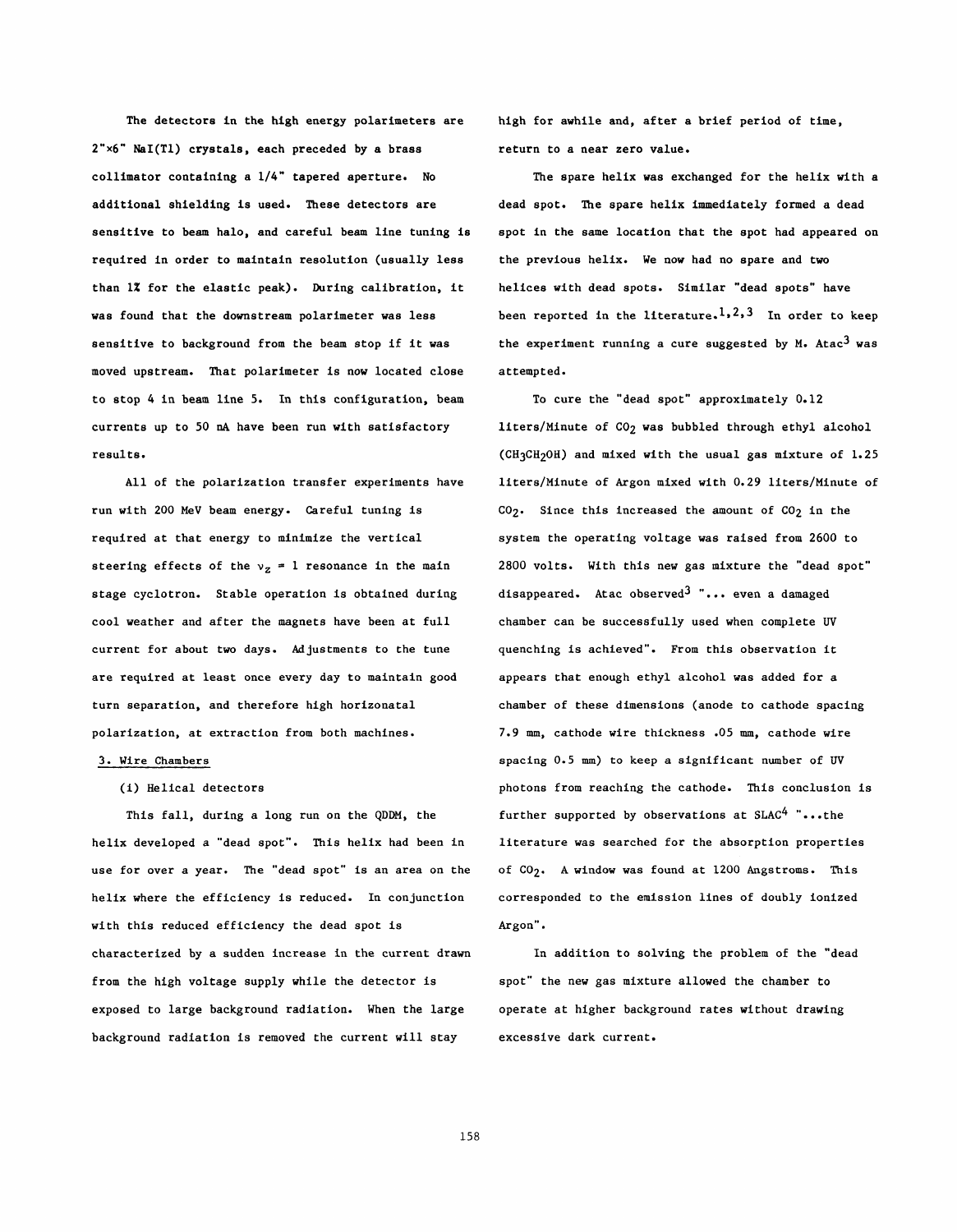(ii) Multiwire Proportional Chambers (MWPC)

While investigating the breakdown of a MWPC used in the CSB experiment it was noticed that the epoxy holding the sense wires was mixed incorrectly allowing (v) Gas handling system the wires to slip. Consequently all of the large wire This year we will construct a gas handling system chambers for CSB were examined and several were found capable of operation from a few Torr to 10,000 Torr of to have incorrect epoxy mixtures. For some of the pressure. detectors the wires that had slipped were replaced and all the wires had more epoxy added to hold them in place. The completion of a prototype<sup>5</sup> and its completion of a prototype<sup>5</sup> and its

lab use has not been designed. If time permits they of the same type were recently designed, built and will be designed and built next year.  $\qquad \qquad$  tested with a 95 MeV  $^6$ Li Beam at IUCF.<sup>7</sup> They are x-y

n-p experiment. The chamber has a single anode plane position resolution better than 2 mm, timing resolution with a delay line connecting the anode wires. Each  $\sim$ 700 ps. There are no basic changes in the apparatus cathode is connected to a separate delay line. One construction with respect to the prototype. The wire cathode has wires perpendicular to the anode wires. spacing is 2 mm, gap between cathode and anodes 3 mm, The other cathode has wires at a 45° angle to the anode operating voltage  $~570$  V at 8 torr of isobutane. wires. With this arrangement multiple hits can be sorted out. If time permits they will be built next 1) G. Charpak, H.G. Fisher, C.R. Gruhn, A. Minten, F.<br>Sauli, and G. Ploh, Nucl. Inst. and Meth. <u>99</u>, 279 year.

winding machine. Interface of the IBM PC was completed 3) M. Atac, IEEE Trans. Nucl. Sci. NS-31, 99 (1984). by the data acquisition group. The table will be built 4) **D.** Koltick, SLAC-HRS-197. later. If wire chambers need to be built before the 5) 1982 IUCF Scientific and Technical Report, p. 214. table is finished the Indiana high energy physics group 6) 1983 IUCF Scientific and Technical Report, p. 143. will let us use their table.  $\qquad \qquad$  7) This report, p. 109.

## (iv) Polypropylene stretcher

The polypropylene stretcher was completed early in

This running mode was so successful that all 1984. We were able to make films suitable for vacuum future runs with the helix will use this new gas windows in parallel plate avalanche counters. However, mixture. the thickness was not uniform enough for high voltage planes. We feel that the problem is with the polypropylene and will try polypropylene from different sources in the future.

(vi) Low-Pressure Multi Wire Chamber for Heavy-Ion

The general purpose x-y pair of MWPC's for general successful operation in several experiments<sup>6</sup> two devices An x-y-U chamber has been designed for use in the position sensitive with active area of  $17 \times 17$  cm<sup>2</sup>,

- $(1972)$ .
- 2) R. Thun, C.W. Akerlof, P. Alley, D. Koltick, R.L. Loveless, **D.I.** Meyer, M. Zumberge, **D.** Bintinger, (iii) Wire winding machine R.A. Lundy, D.D. Yonanovich, W.R. Ditzler, D.A. Finley, F.J. Loeffler, E.I. Shibata, and K.C. The wire feed device has been built for the wire Stanfield, Nucl. Inst. and Meth. 138, 437 (1976).
	-
	-
	-
	-
	-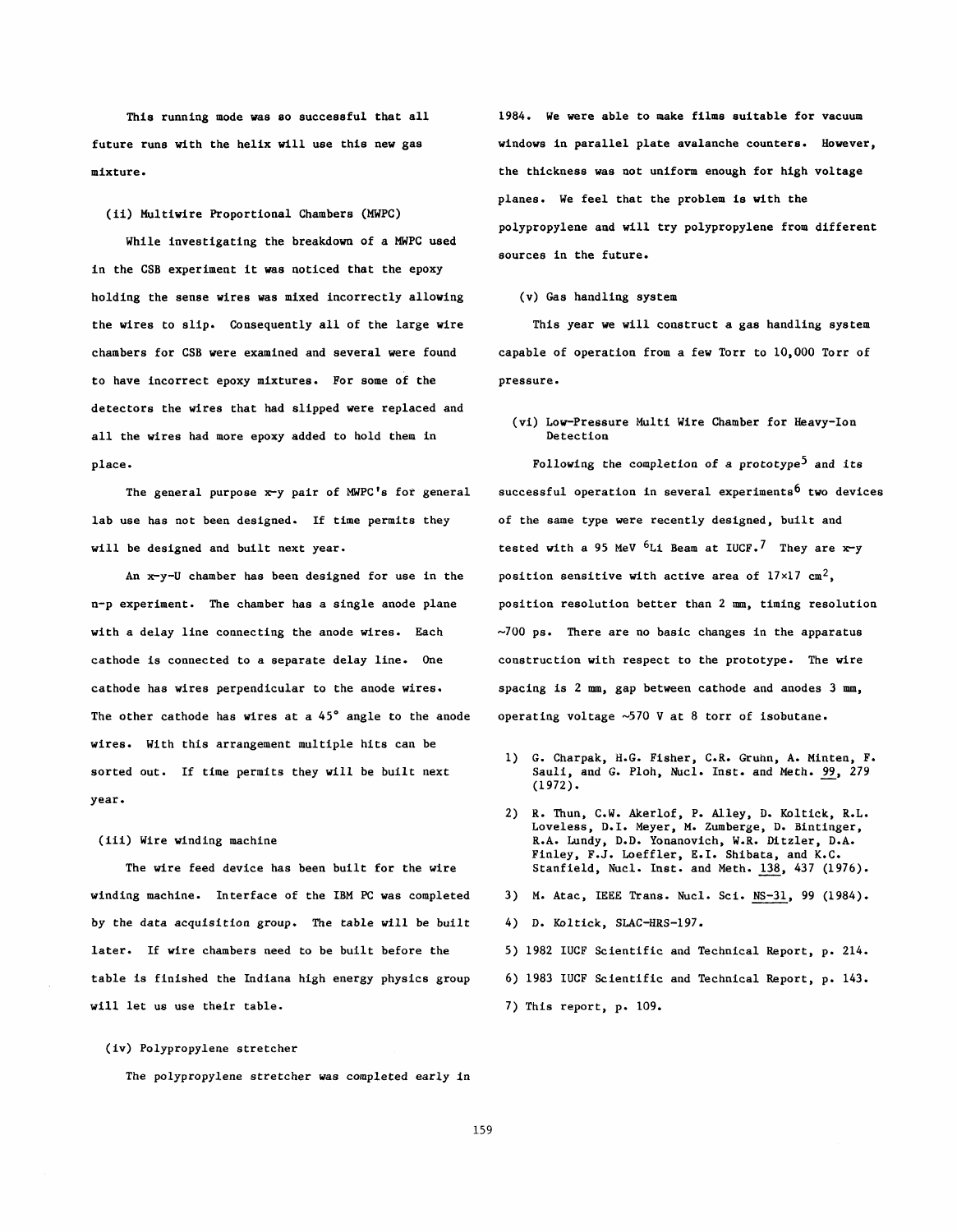### 4. Scintillation Detector Lab

During the past year, 75 scintillation detectors have been constructed or repaired. Included in this total are two hodoscope arrays for the radiative capture experiment, E234. Two nine-element liquid scintillator hodoscopes were constructed and tested for the cold high-spin nuclei experiment, E232. These liquid scintillators were the first to be constructed at IUCF which optimize the pulse shape discrimination (PSD) properties of NE213. After a long investigative process we now feel that detectors which are operated in the PSD mode, can be built routinely.

An in-beam experiment was performed during the past summer to maximize the energy resolution of plastic scintillators. Two detectors of different geometries were used. One scintillator was a cylinder of NE102 7.6 cm dia. **x** 12.7 cm. The second scintillator was a truncated cone, 7.1 cm dia. at the base **x** 12.7 cm. These two detectors were mounted on RCA 4524 photomultipliers. Various reflective wrapping methods were tested. The scheme which gave the best resolution with a <sup>60</sup>Co source (~17.5%) was painting the front surface and top half of both the cylinder and cone. The two detectors were then placed at 20' with respect to the beam incident on a **12c**  target, behind brass collimators, 4 cm thick with 0.8 cm apertures. The target was bombarded by protons with an energy of 80 MeV. A spectrum of the scattered particles was then measured (Fig. 15). The resolutions for the cone and cylinder were found to be  $1.93 \pm 0.1\%$ and  $1.77 \pm 0.1\%$ , respectively. Within the given error, both geometries are equally good. These resolutions are approaching the value which is useful in  $(n, p)$ measurements (1.0% of resolution at  $E_p = 100$  MeV).



Figure 15. Pulse height spectrum from a plastic scintillator cylinder mounted on a RCA 4524 photomultiplier.

A position sensitive scintillation detector, which was first developed in  $1982<sup>1</sup>$  has been refined and was shown to work very successfully this past December. The detector consisted of 10 scintillator-optical fiber elements which are all mounted to a single RCA 8575 photomultiplier. The optical fibers differed in length by 76.2 cm from one to the next, resulting in total lengths of 30.5 cm to 716.3 cm. The scintillators were mounted in ascending order of length on a frame. This detector was then placed in the *64"* Scattering Chamber at the target position. The detector was bombarded by a 0.5 **nA** beam of 95 MeV deuterons. The anode signal of the detector and the **RF** signal of the cyclotron were fed into a TAC and the output was pulse-height analyzed (Fig. 16). Each peak corresponds to an individual element. Elements 8, 9, and 10 (563.9 cm, 640.1 cm, 716.3 cm) do not show up. This may be due to the fact that the optical fibers of these elements are too long and the light produced by the scintillator is absorbed before reaching the photomultiplier. Calculations show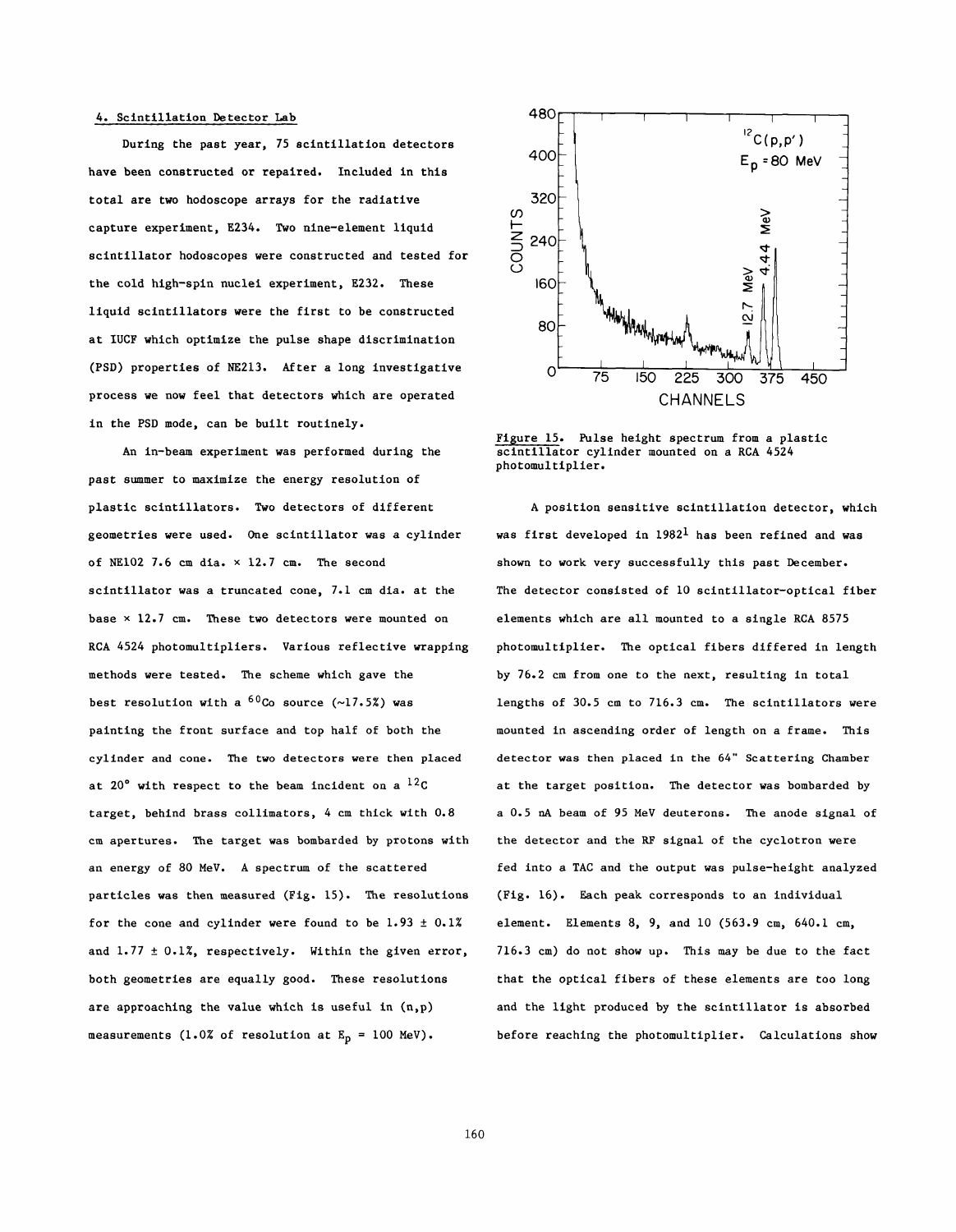

Figure 16. Pulse height spectrum from a position sensitive scintillation detector.

that the longest length of optical fiber which will still transmit enough light to fire the phototube is 580 cm. This agrees well with the observed values.

Construction is underway to produce an x,y detector. Such a detector would be useful in measuring the beam profile provided the beam current is less than 1nA.

1) IUCF Scientific and Technical Report 1982, p. 212.

# 5) High-Purity Germanium Detector Development

During 1984, high-purity germanium detectors were successfully used in 6 experimental runs consuming over 30 shifts of beam time. Only one of these runs was used to develop their use in our application at IUCF. In this experiment, two germanium telescopes were used to detect coincidences from p+d elastic scattering produced by a 160 MeV proton beam incident on a CD2 target to measure deuteron and proton detection efficiencies in germanium at IUCF particle energies. The deuteron loss ratio was found to vary from about 3% at 35 MeV to over 20% at 105 MeV. Details of these measurements are discussed in Part 1 of this report<sup>1</sup> and compared with previous measurements at other energies.

With the exception of the above run, little specific development work on the behavior of these detectors in our radiation environment has been done for the last two years. Hovever, a three week visit to IUCF by Dr. Richard Pehl of LBL in late 1984 has prompted an extensive review of the status of our use of high-purity germanium for the detection of intermediate energy charged particles. **The** ongoing accumulation of data on the changes of the physical properties of the Indiana-LBL detectors during the radiation damage and anneal cycles experienced over the last 4 years is beginning to show some interesting patterns. Chief among these is an apparent difference in the radiation damage anneal rate for detectors made from n-type and p-type germanium. Radiation damage anneal rate differences of about a factor of four were reported for severely neutron damaged detectors in the 1982 annual report. However, after reviewing the anneal history of the most used n- and p-type germanium detectors for the last several years, it appears that detectors made from n-type germanium anneal significantly faster than a similarly damaged detector made from p-type germanium, whether the damaging particles are neutrons or charged particles. A precise quantification of this observation needs to be made, and plans for doing this in the near future are being discussed.

Another property of these detectors which has clearly emerged from their use here at Indiana is that the impurity concentration of the transmission detectors fabricated from n-type germanium can have a significant impact on their useful lifetime in a high radiation environment. Because of the depletion bias reduction caused by the creation of p-type defects when being damaged by intermediate energy particles, transmission detectors made from very pure n-type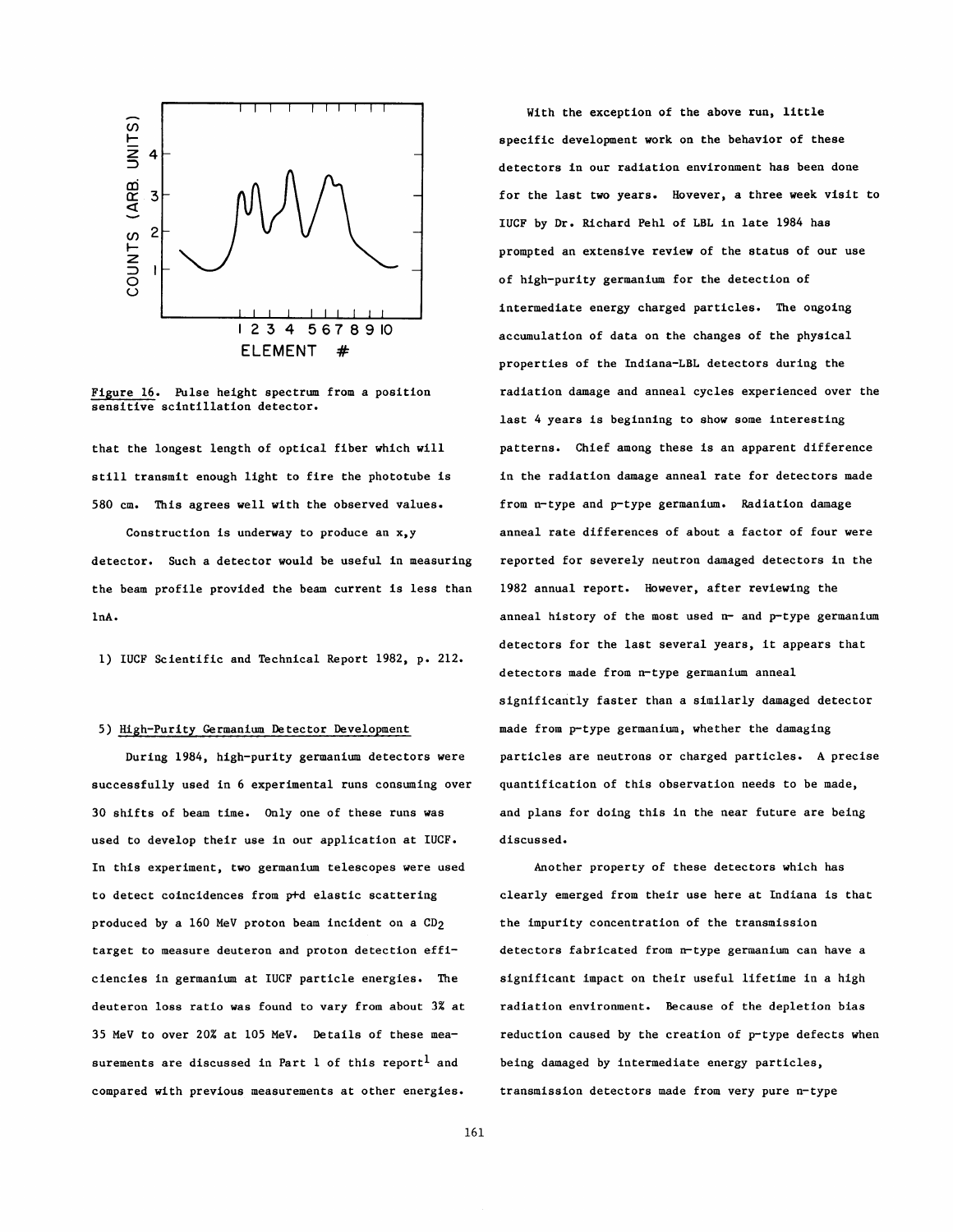germanium will experience a proportionately larger change in their impurity concentration (and therefore their physical properties) than would one made from relatively impure germanium. In one extreme case reported in 1982, a very pure n-type germanium detector had at least part of its matter changed to p-type material during the course of an experiment. Since that time, this effect has been observed on at least one other occasion. Hence, when a detector telescope is being assembled for use in a high neutron or charged particle background, we now choose n-type detectors which have a high impurity concentration to insure their survival for the duration of the run. Details of these and other phenomena observed during the course of our use of these detectors since our last published report2 are presently being prepared for publication. In addition, several development runs at Indiana and possibly elsewhere are being planned to make a more careful measurement of these effects.

The high-purity germanium detectors are available for use by experimental users upon request. Four detector cryostats are available for use inside the 64" scattering chamber or externally in the **Gamma** cave using the 3-D scattering table. A current list of the available detectors and their physical properties is provided in Table I. Users may set up their own

#### Table I.

| IUCF Germanium Detector List |  |  |
|------------------------------|--|--|
|------------------------------|--|--|

| Detector<br>No.        | Ge<br>Type   | Thickness<br>(mn) | Impurity<br>Concent.<br>$(X10^{10} cm^{-3})$ | Dep.<br><b>Bias</b><br>$(-V)$ | Delta<br>(V) | Total hrs<br>Beam Time | No.<br>Thermal<br>Cycles | Total<br>hrs<br>Anneal | Li Layer<br>Depth<br>mm |  |  |
|------------------------|--------------|-------------------|----------------------------------------------|-------------------------------|--------------|------------------------|--------------------------|------------------------|-------------------------|--|--|
| TRANSMISSION DETECTORS |              |                   |                                              |                               |              |                        |                          |                        |                         |  |  |
| $501 - 9.3$            | $\bf n$      | ~2.0              | 4.4                                          | 100                           | 150          | 200                    | 5                        | 158                    | <b>NA</b>               |  |  |
| $501 - 9.6$            | $\mathbf{n}$ | $\sim 2.0$        | 4.4                                          | 100                           | 400          | 336                    | 9                        | 271                    | NA                      |  |  |
| $551 - 11.8$           | $\mathbf n$  | 5.18              | 7.5                                          | 1100                          | 200          | 200                    | 12                       | 300                    | NA                      |  |  |
| $475 - 10.7$           | $\mathbf n$  | 9.07              | 3.3                                          | 1700                          | 100          | 1276                   | 66                       | 1617                   | NA                      |  |  |
| $477 - 6.1$            | $\mathbf n$  | 9.52              | 2.0                                          | 1000                          | 350          | 504                    | 14                       | 469                    | NA                      |  |  |
| $501 - 6.7$            | $\mathbf n$  | 10.77             | 2.7                                          | 1800                          | 200          | 1490                   | 93                       | 2022                   | NA                      |  |  |
| $474 - 5.8$            | $\mathbf n$  | ~12.0             | 1.6                                          | 1600                          | 200          | 249                    | 10                       | 406                    | NA                      |  |  |
| $555 - 10.0$           | n            | ~13.0             | 2.4                                          | 2200                          | 500          | 610                    | 20                       | 700                    | NA                      |  |  |
| $517 - 9.7$            | $\mathbf{n}$ | ~15.0             | 1.2                                          | 1500                          | 200          | 1580                   | 87                       | 2032                   | <b>NA</b>               |  |  |
| STOPPING DETECTORS     |              |                   |                                              |                               |              |                        |                          |                        |                         |  |  |
| $172 - 3.1$            | p            | 10.6              | 0.98                                         | 350                           | 2000         | 585                    | 22                       | 318                    | 1.23                    |  |  |
| $514 - 7.0$            | Þ            | ~15.21            | 1.86                                         | 1600                          | 2000         | 1875                   | 108                      | 2702                   | 3.30                    |  |  |
| $514 - 8.6$            | p            | 14.94             | 1.10                                         | 1200                          | 2000         | 2067                   | 92                       | 2002                   | 1.17                    |  |  |
| $525 - 8.6$            | $\mathbf{p}$ | ~12.0             | 1.10                                         | 1000                          | 2000         | $\bf{0}$               | $\mathbf{1}$             | 84                     | 0.93                    |  |  |
| $603 - 6.1$            | n            | ~20.0             | 0.75                                         | 1700                          | 1500         | 0                      | 3                        | 61                     | 0.63                    |  |  |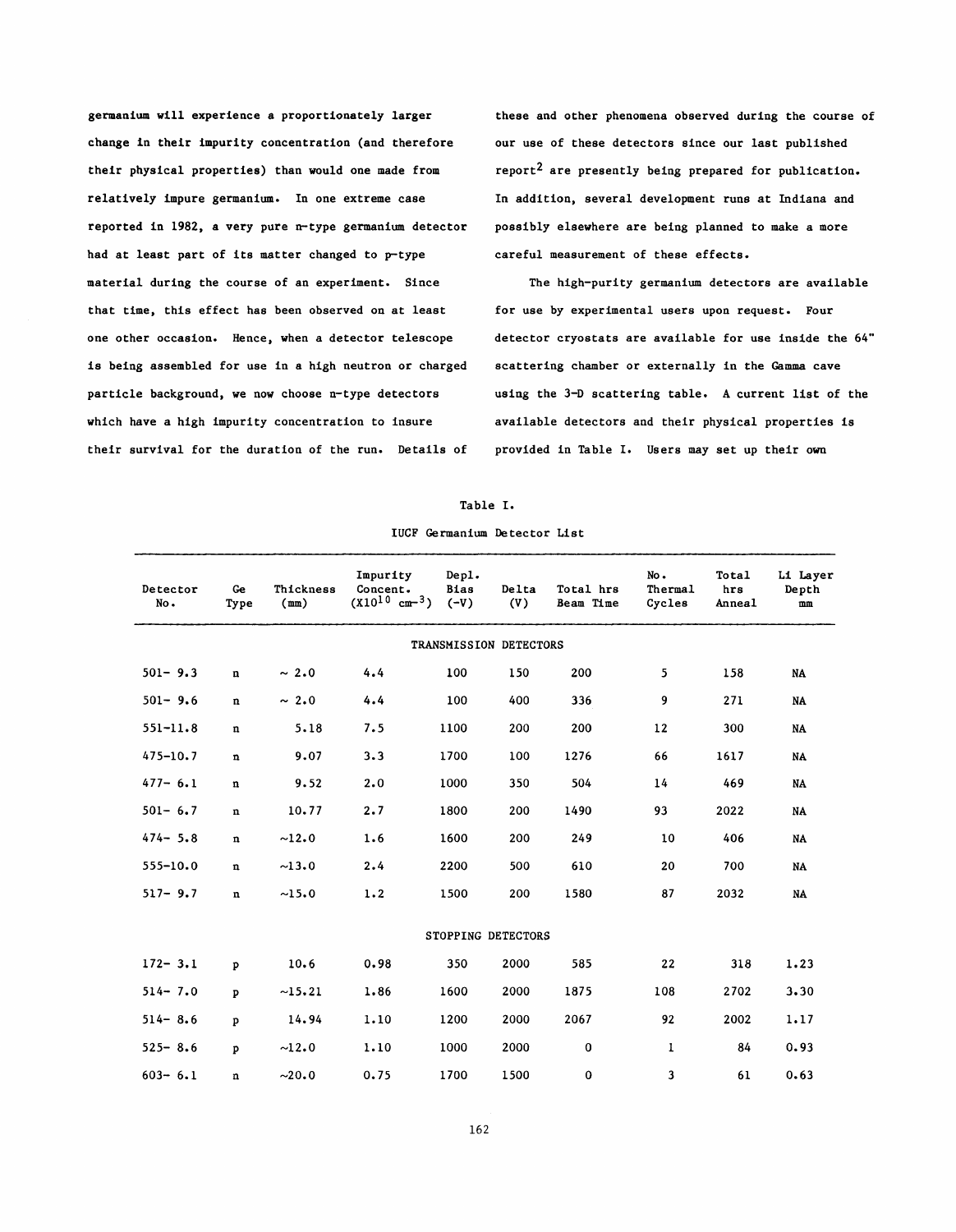telescopes from the detectors listed or request a particle energy range and let us select the detectors required.

- 1) D.L. Friesel et al., this report, p. 119.
- 2) A'Variable Geometry High-Purity Germanium Telescope for Use with Intermediate Energy charged Particles, D.L. Friesel, R.H. Pehl, and B.S. Flanders, Nucl. Instrum. and Meth. 207, 403 (1983).

# 6. Target Lab Technical Status

Target preparations for  $1984$  included:  $CD_2$ ,  $6.7L1, ~10B, ~H_3$ <sup>10</sup>BO<sub>3</sub>, <sup>12</sup>, <sup>13</sup>, <sup>14</sup>C <sup>15</sup>N-melamine, CF<sub>2</sub>, LiF,  $^{24}$ MgO,  $^{24}$ Mg, A1,  $^{29}$ ,  $^{30}$ SiO<sub>2</sub>, S1,  $^{34}$ S, K,  $^{40}$ ,  $^{42}$ ,  $^{44}$ ,  $^{48}$ Ca,  $51V$ ,  $56,58Fe$ ,  $59Co$ ,  $71Ga$ ,  $Ca<sup>81</sup>Br<sub>2</sub>$ ,  $87Sr$ ,  $93Nb$ , Ag, Au,  $133C<sub>SNO3</sub>, 140C<sub>eff3</sub>, 144S<sub>m</sub>, DyF<sub>3</sub>, 165<sub>Ho</sub>, 183<sub>W</sub>, W0<sub>3</sub>,$  $199_{\text{Hg0}}$ ,  $205_{\text{Pb}}$ , Bi,  $232_{\text{Th}}$ ,  $238_{\text{UF}_4}$ .

Brief descriptions of several techniques which vere developed or extended during the year follow: 1. **An** extensive development effort produced a carbon-14 powder target of 12 mg/cm<sup>2</sup> with only 274  $\mu$ g/cm<sup>2</sup> of binder. To begin, a non-radioactive analog of the  $14C$  powder was produced from  $CO<sub>2</sub>$ . This allowed, for the first time, investigation into its intractable physical properties. Subsequently, it was discovered that grinding the powder under xylene removed the resistance of the fluffy power to form a pellet upon compaction.

The entire process of handling, preparation, compacting and packaging was done in the safety of the the absolute-filter hood. This was possible because of the use of a new four-column, 5-ton indicating press and a special compacting die, both of which were designed and built in-house (at a very low cost) for use in the hood.

2. A method for the reduction of isotopically enriched  $7^{1}$ Ga<sub>2</sub>03 to the metal was developed. Pure metal and an efficiency of 94.3% were achieved in a small teflon electroplating cell of precise geometry. Argon was bubbled through the solution to inhibit unwanted reactions at the electrodes and to cause the Ga metal droplets to coalesce (thereby minimizing chemical attack by the solution). Also, the method of forming  $\sim$ 25 mg/cm<sup>2</sup> targets of Ga (developed last year) was improved by using 1" wide teflon tape between glass plates as the substrate for the molten metal. 3. Continuing work on binding pressed powder targets (with the smallest amount of material possible) produced a method which is quite simple and has proven to be highly useful. A solution of the adhesive from common adhesive tape in petroleum ether is either mixed with the target powder or sprayed onto a substrate such as thin carbon foil (before air-settling a powder). Because the adhesive remains slightly sticky, the amount of it required is small in comparison to the amount of CH or CH<sub>2</sub> required for the same binding strength.

In most applications, the fact that the adhesive contains oxygen as well as carbon and hydrogen is offset by the small amount required. Sufficiently uniform layers as thin as  $6 \mu g/cm^2$  can be applied. As yet, the adhesive has not "let go" or otherwise failed in the cyclotron beam.

An old  $0rb-Ion<sup>TM</sup>$  and Ti getter pumped stainless steel vacuum station has been brought into operation as a result of the need to store several freshly made 500  $\mu$ g/cm<sup>2 40,42,44</sup> $Ca$  targets for a run which was postponed. Although a Varian spokesman told us that replacement parts are no longer available and that we must have the only Orb-1onTM pump still running in the country, the system is operating satisfactorily and will undoubtedly be of further use.

Due to the work load and the necessity to train a new target lab assistant, the only development work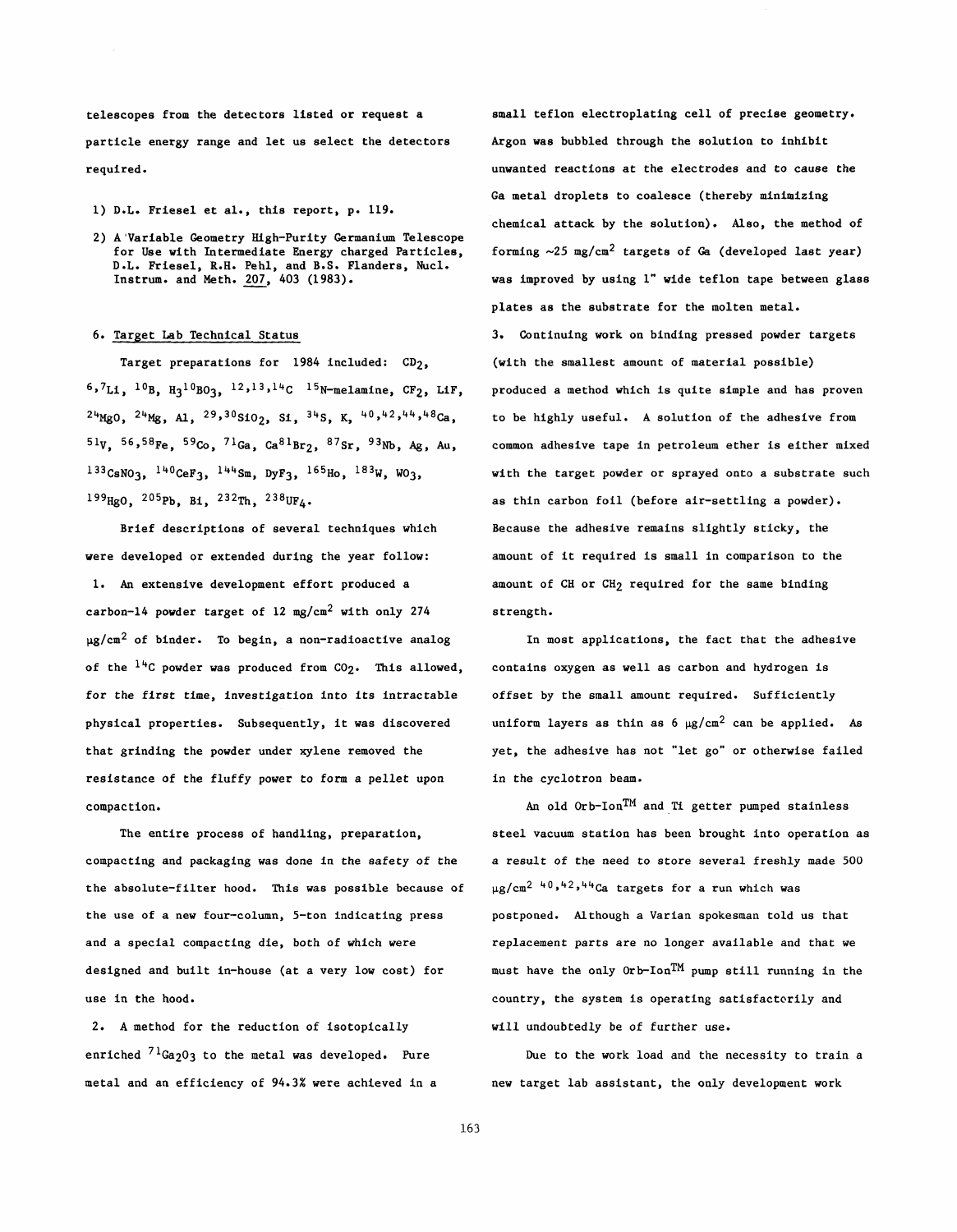on fiber and whisker targets was the successful demonstration that  $7\mu$  carbon fibers can be thinned with our electron beam gun.

At present, the lab capabilities include: general vacuum evaporation, pack rolling in air and inert gas, air and liquid settling, electroplating, die pressing, arc melting, and reduction of most enriched oxides to the elemental form.

## 7. Data Acquisition

### (i) Computer Systems-Hardware

The third VAX data acquisition system was ordered and installed this year. The computer, a VAX 11/750, was configured in much the same manner as the previous two. Dual RA81 456-Mbyte disk drives, dual TU78 6250 BPI tape drives, and 4 megabytes of memory was ordered. The higher density drives will provide for more efficient data storage for some of the larger experiments.

Because of a Digital Equipment Corporation 45% grant through the National Science Foundation, it was possible to provide an Ethernet communication system for all of the VAX's and the PDP 11/44 control computer. Running under DECNet, it is now possible to communicate among all the systems. As soon as the new control computer comes on-line, spin-flip will be controlled through this link. When the third VAX 11/750 is moved into the cooler building, the Ethernet link will be extended over an optical fiber cable using DEC model DEREP remote repeaters that have already been purchased.

The BI-RA MBD front-end has been moved into the downstairs control room. Because of the upstairs location of the cpu's, it is necessary to run a Unibus over 150 feet. Using two Able Unibus repeaters, the system performs with no noticeable degradation. The tape drives will soon be moved downstairs also. A

single massbus cable run of 120 feet will not require any repeaters.

A second BI-RA MBD **was** ordered toward the end of the year to bring the second VAX on-line. The MBD is only a temporary solution for the VAX front-end. It certainly does not provide the numerical capabilities that are desired for some of the more complex experiments. It is anticipated that the LeCroy CAB processor will provide the long term solution.

A pair of high speed data acquisition graphic displays was purchased this year. The specifications called for a parallel interface to the VAX, color display, and at least 1024 **x** 1024 resolution. The Tektronix 4115B terminal was certainly a possibility, but it was too expensive. Instead, after several rounds of quotations, a Seiko model GR-2414-50 was selected. Though somewhat slower, 78 mega-pixels per second, versus 125 **MPX,** the Seiko costs \$10K less than the Tektronix. It supports 1280 **x** 1024 resolution with a 60 Hz refresh rate for a flicker free display. The terminal connects to the VAX through a DR11-W interface, and uses the standard VAX software driver. A software support package is provided since the **parallel** transmission mode does not match any standard protocol.

The specifications for the IUCF analysis computer were established during the year. A VAX 8600 (code named "Venus"), was the computer chosen as the best compromise between the computing capabilities required and the ability of our limited staff to support another computer manufacturer. The 8600 is equivalent to approximately 3-4.5 **VAX** 11/7801s.

The 8600 was ordered in a cluster configuration as it is not yet available in any other way. The standard package comes with 12 Mbytes of memory, floating point accelerator, Ethernet support, star coupler, storage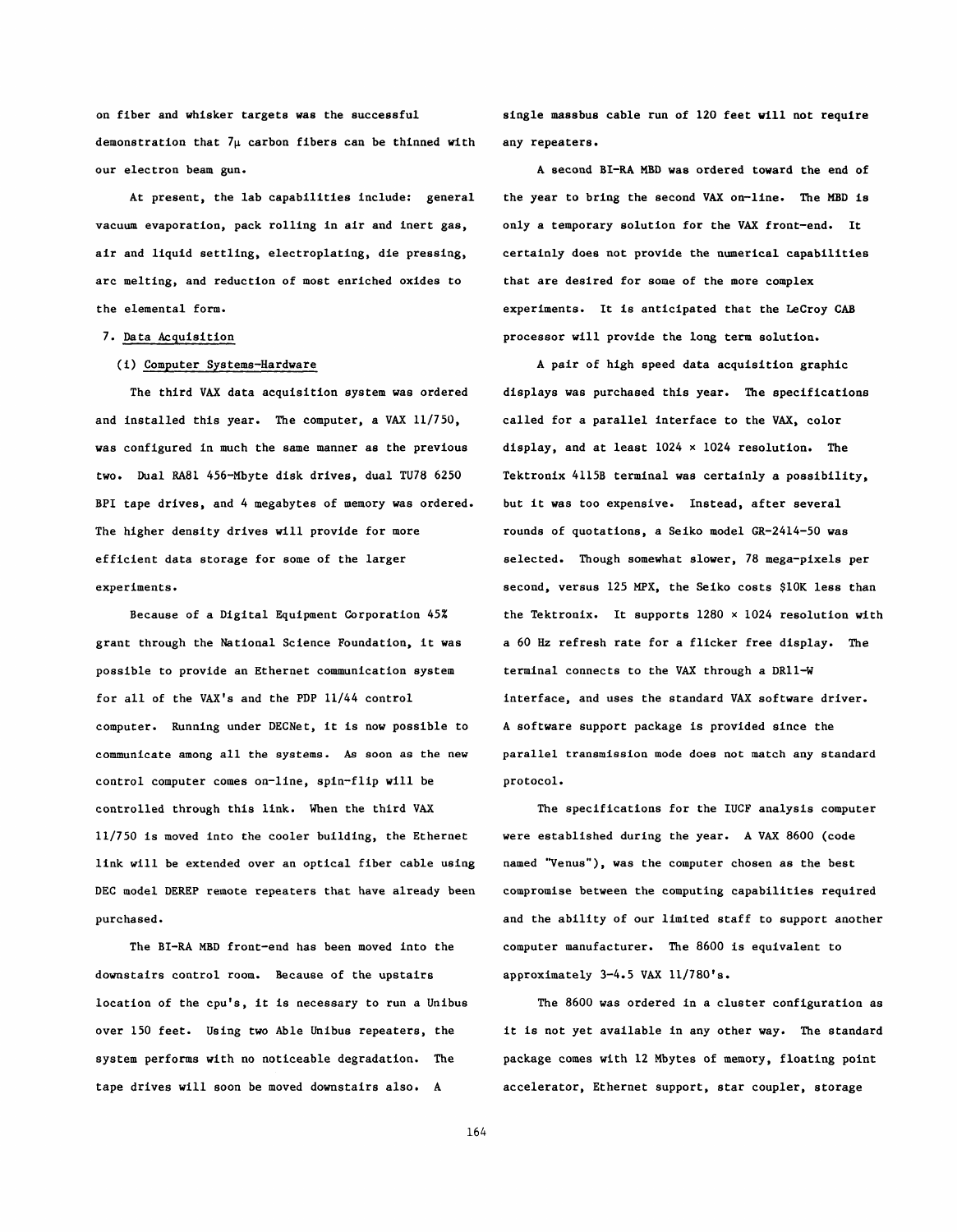controller, and four communications interfaces. We added two RA81 disk drives and two TU78 tapes drives. When the system arrives, we will move an additional RA81 drive over from an existing VAX. This will provide nearly 1.4 Gigabytes of on-line disk storage.

It is anticipated that two of the other 750's may be added to the cluster later if it is operationally desirable.

During 1984 we have added a small number of IBM "personal computers" to the laboratory. They are being used for word processing, spreadsheets, VT100 terminal emulation, CAMAC equipment checkout, and a crude automated printed circuit board layout system. Normally these functions would either be too expensive to bring into a VAX environment or they would represent a significant manpower investment. Using mainly undergraduate student support, we are providing these services with little impact on the main development programs.

## (ii) VAX Data-Acquisition Software Development

Data acquisition development for the VAX-11/750 computers has continued as described in the last report.<sup>1</sup> The program for on-line acquisition is XSYS/IUCF, a modified version of XSYS developed at **TUNL** .

Most of the development efforts on this program were concentrated on the MBD code, the VAX data-acquisition 1/0 and event-sorting code, and graphic display modules. **The** code for the Bi-Ra Micro-programmable Branch Driver (MBD) controls both the CAMAC operations, and the direct-memory access (DMA) to the VAX. In addition, the **MBD** code can now perform limited user-programmed arithmetic operations

and tests which use a simple set of user commands developed for filtering event data before transuission to the VAX buffers. The VAX and **MBD DMA** codes use a circular list of buffers which are filled and processed with front-end delays between buffers of less than 50 microseconds.

New graphic display modules have been written to use a device-independent graphic subroutine package (Unified Graphic System from Stanford), which presently supports our Tektronix 4112, DEC **VT** 102/131 retrographics, DEC GIG1 terminals, and the TRILOG dot-matrix printer. Device modules for the ZETA pen plotter, and the new high-resolution Seiko GR-2414-50 D-Scan display terminal will be developed in 1985. Each data-acquisition VAX will have one of the Seiko terminals as the principal on-line graphics display device; the resolution is 1280 **x** 1024 with up to 15 colors.

As planned a short data-acquisition run with beau was done in January 1984. The test demonstrated that the new program could acquire data properly, and helped make some adjustments in operating-system parameters to optimize virtual-memory paging, which otherwise tends to interfere at high data rates. Another test with the fast-spin-flip beam was also done, to demonstrate a method of identifying spin without a direct link between the control and data-acquisition computers; this link will be established sometime in 1985.

The VAX with XSYS/IUCF was used for a physics experiment on intermediate mass fragments (E260) in November. This experiment had 3 independent events, each with 5 data words, and ran without problems in the data-acquisition system, although still using older verisons of the display programs.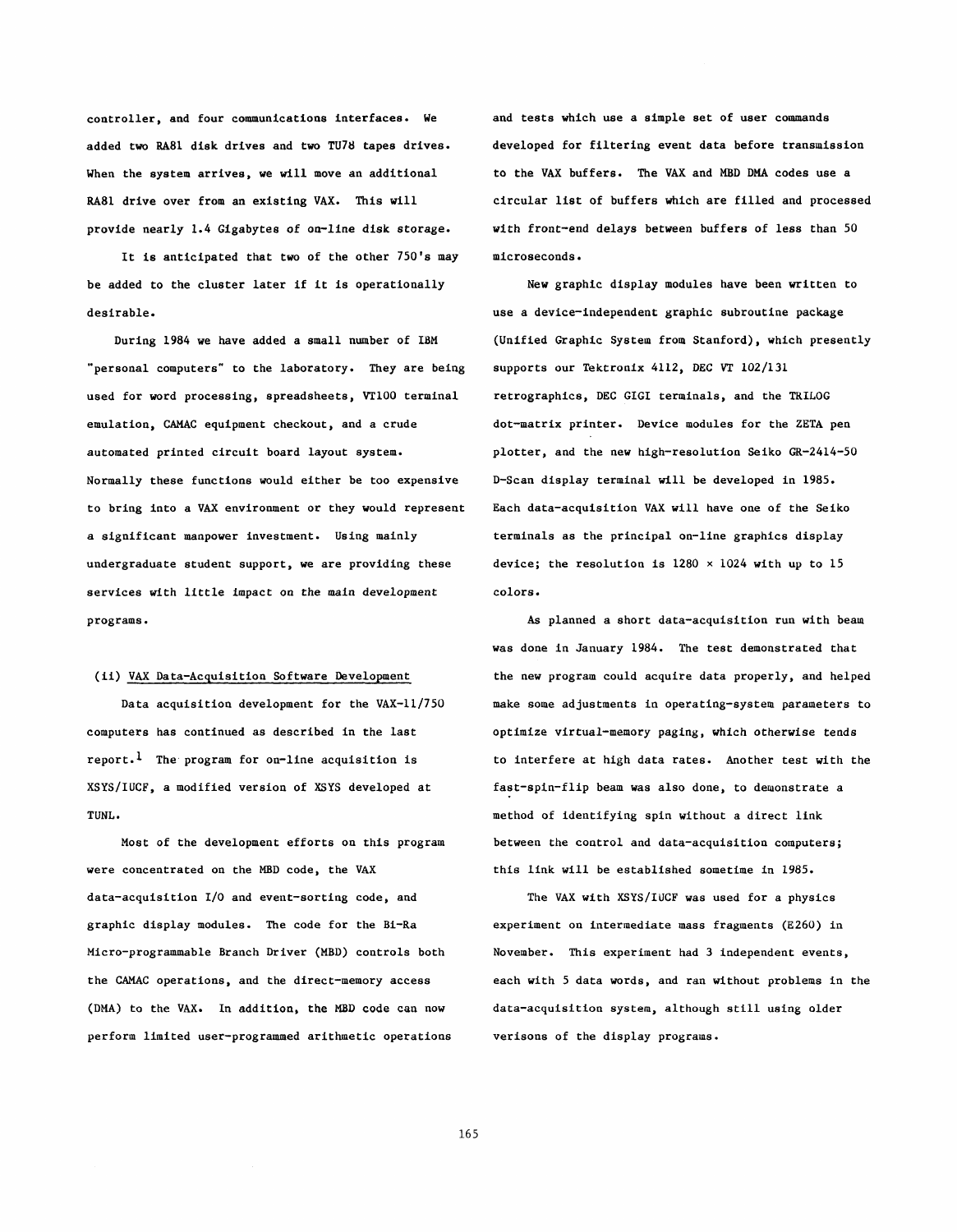Performance tests of continuous-mode data-acquisition indicate the following statistics (time in microseconds):

- 1. Time from event LAM (generated after **ADC**  conversion) to busy reset =  $10 + 4*(no, of data)$ words)
- 2. Time to transfer event data to **VAX** buffer (after busy reset) =  $10 + 4*(no. of data words)$ This results in about 10% dead time for **3000**  events/second with 4 data words.

We have continued to support LISA for **VAX** data replay, and have installed the Los Alamos Q-system software for data replay. Q will be available as an alternative data-acquisition system after software updates and a hardware module are obtained in 1985. The MBD and CAMAC for the **VAX** will be moved to the control-room area in the beginning of 1985, and it is expected that **the VAX** conputere will increaeingly be used for data acquisition in experiments during 1985. In addition to supporting needs of current experiments, there will be **softwarc** development effort and planning and new experimental facilities, including the focal-plane detector system and future storage-ring experiments.

1) IUCF Scientific and Technical Report 1983, p. 214.

# **B.** Future Facilities

# 1. The IUCF-Maryland Dual Spectrometer System

Fabrication of the large dipole magnets for the K=300 and K=600 spectrometers, along with their main and trim coils, was completed in the summer of 1984. Inspection of the assembled magnets at the fabricator (Demmer Corporation of Lansing, MI) had shown all pole-tip assemblies to be well within the specified limits of dimensional tolerances, flatness, surface finish, and median-plane symmetry. The K=300 magnet

was reassembled at IUCF in June and powered up for preliminary magnetic field measurements. The magnetic properties of the iron were found to be very good; the desired maximum field of 17 **kG** was indeed achieved at the design current and appears to be well below the saturation limit. Through a series of edge field scans **we** determined the optimum dimensions and location of the "Rose shims" which are mounted along the side edges of the pole tips in order to increase the usable width of the uniform field region by nearly 10 cm (except at the highest fields) and thereby achieve the full design solid angles for the spectrometers.

During the summer we completed the assembly of the large, high-precision X-Y field mapping table and interfaced it to the computer-controlled probe drive and data-acquisition system. A linear array of 16 Hall probes mounted at the end of a 3m long lightweight but very stiff arm (a composite structure of carbon fibers and aluminum honeycomb) permits us to map efficiently an area of nearly 2m **x** 3m extent. **The** dedicated mapping computer system precisely controls the probe positioning with a minimum of oscillation through carefully programmed **acceleration/deceleration**  sequences during the motion. At each mapping point the computer reads and processes all Hall voltages via a multichannel, high-precision digital voltmeter and records the data on magnetic tape for off-line analysis on a **VAX 11/750.** The interfacing and debugging of the mapper control and read-out system hardware and software took considerably longer than anticipated (in part as a result of defects in the commercial, microprocessor-based motor controller) and delayed the start of the K=300 field mapping by nearly two months. A complete set of field maps at various magnet excitations was obtained by mid-December and is awaiting computer analysis in preparation for magnetic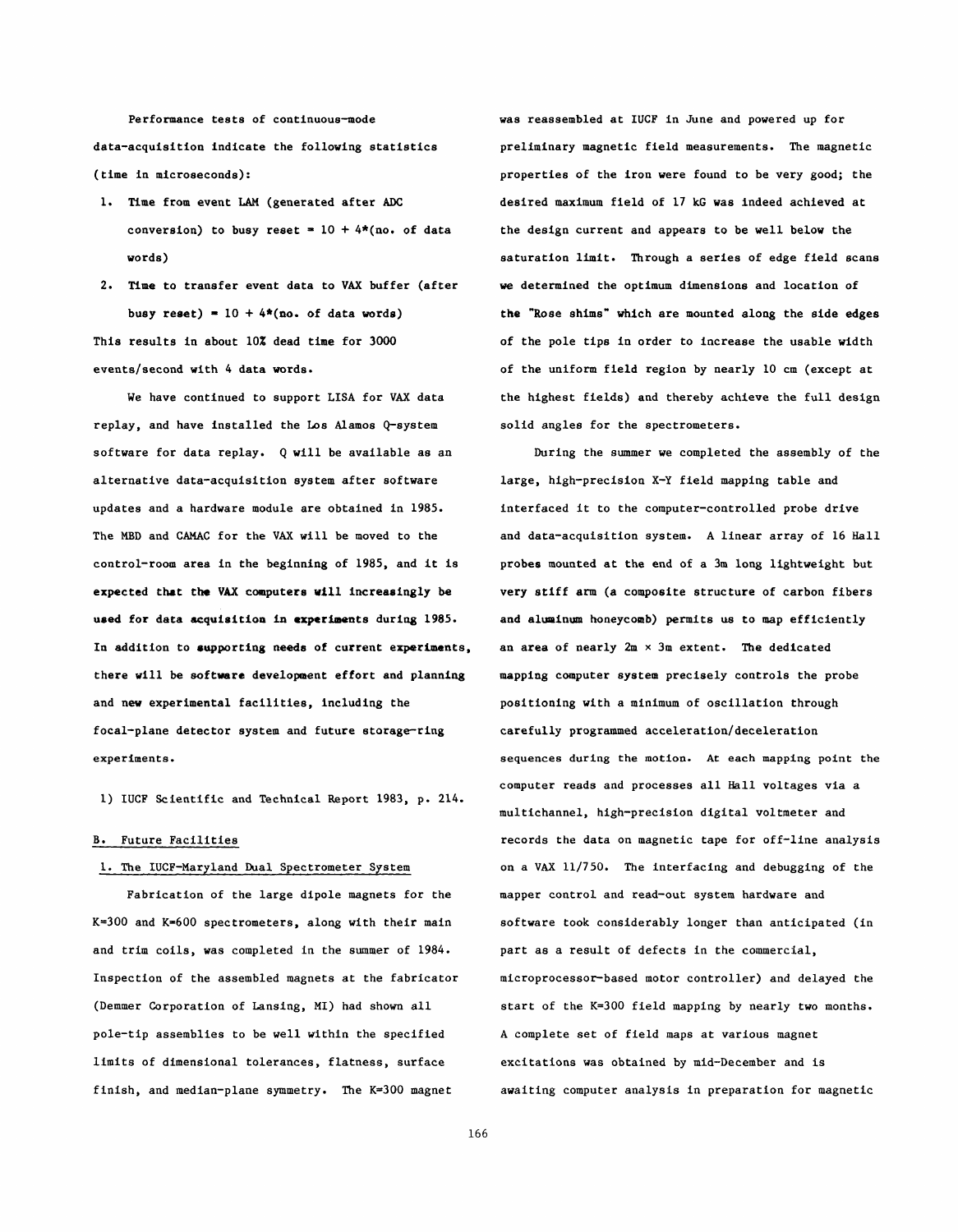shimming of the dipole entrance and exit boundaries to produce the desired field boundary contours. Installation of the first of the two  $K=600$  dipole magnets in the mapping area also commenced before the end of the year. During the spring of 1985, mappiag and remapping (after shimming) of all three spectrometer dipole assemblies set up in this area should proceed efficiently on a rotating basis by simply relocating the mapper table as needed.

Fabrication bids for the large-aperture, open-sided entrance quadrupole magnets were received in October, but since even the lowest bid came in considerably over budget, we decided on in-house machining of the massive steel yokes, with only the specially contoured pole pieces and coils fabricated outside. Other small magnets (septum and hexapole magnets for the K=600 spectrometer) have been designed and in part fabricated. The main dipole vacuum chambers are being fabricated by an outside vendor and are expected to be delivered early in 1985. Turbomolecular pumps to evacuate these chambers have been ordered.

The detailed engineering design of the dual spectrometer carriages, along with the conventional wheel-and-track drive systems and a common, low-profile central hub, was completed only recently and fabrication bids are being solicited. The design of these spectrometer support systems and associated tracks had undergone considerable reevaluation and modification during the past several months, culminating in a much simpler yet stronger design.

Prototype dipole leveling and alignment fixtures underwent evaluation and load testing in preparation for final design and fabrication in quantity early next year. A massive turnover fixture (for safely rotating the 34-ton K=300 dipole assembly from its horizontal

asseably orientation to its final, vertical operating position on its carriage) was fabricated in the **IUCF**  machine shop.

Detailed planning of the hardware configuration for the new beam line leading to the dual-spectrometer target location has commenced; all bending and focussing magnets, along with their support stands and power supplies, are in house. Development of beam line and spectrometer utilities are reasonably far advanced: AC power installation on the service balcony is complete; the University of Maryland **DC** power supplies for the spectrometer dipole magnets have been renovated; procurement and installation of the extensive new cooling water system serving both the cooler-storage ring and the dual spectrometers began in the fall. Acquisition or fabrication of controls components and circuits for beam line and spectrometers is 80% complete. The concrete roof beams and wall blocks for shielding the dual-spectrometer area have been acquired, and riser blocks to support the roofbeams at the 17' level (up from the normal 12' level of the high bay) over the whole dual-spectrometer area are being designed.

The present schedule for completion of the dual spectrometer project is predicated on the decision to bring the K=600 spectrometer into operation first and as soon as feasible, with the K=300 installation delayed until some appropriate time (2-3 months) after the start of K=600 spectrometer tests with the beam. This latter milestone is scheduled for August 1985. This K=600 schedule is consistent with our expectation that mapping and shimming of the dipole fields will be completed in May 1985, track and carriage installation can occur during the May-June period, followed by magnet installation and alignment in the period July-August. Fabrication and testing of entrance

167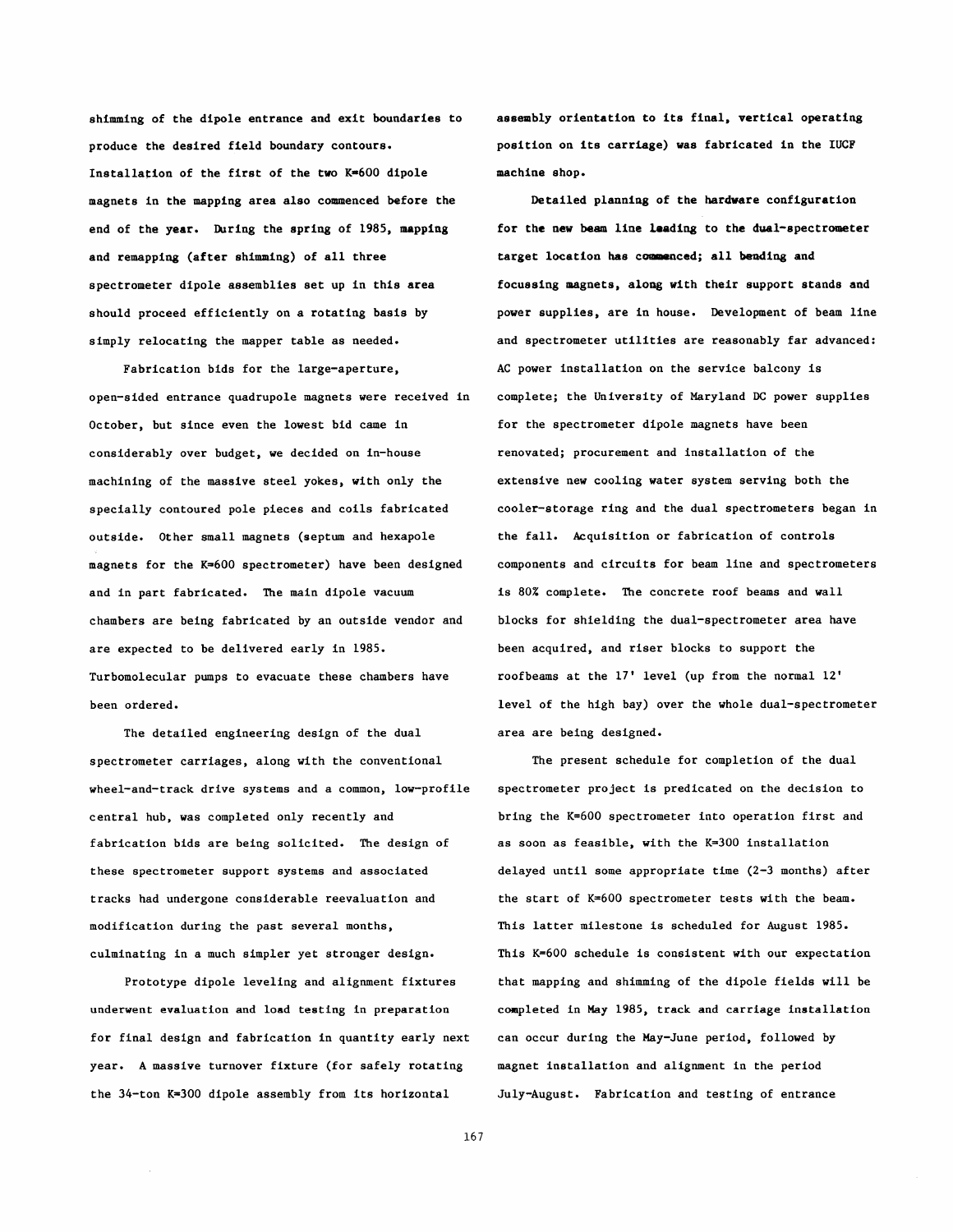quadrupole and vacuum chambers should be example in the counting rate capabilities will be inferior to the completed well ahead of their installation. final amplifier-per-wire design. Installation of the new beam transport line to the dual spectrometer area (including QDDM relocation), the shielding wall separating the spectrometer and beam swinger, and the services (AC, DC power; cooling water) hopefully can proceed in parallel during late spring-early summer, dictated primarily by the experimental schedule for the swinger system in the spring of 1985; little progress can be made until the swinger area shielding can be dismantled for a period of about 3 months.

# Wire Chambers for the Dual Spectrometer System

Due to a spate of unforseen problems with other multi-wire chambers and helical detectors in use throughout the laboratory, the design and construction of the prototype detectors for the K=600 spectrometer have been delayed. Progress has been made, however, on the construction of a high-precison, microcomputercontrolled wire winding machine, and we now anticipate that prototype focal plane wire chambers will be constructed and ready for testing in early summer of 1985.

However, since the K600 spectrometer is expected to be on line and ready for initial tests before the planned fast-readout electronics for the chambers will be available (see the following section of this report), the plans for detector construction have been altered so that the K600 may be tested and used with its full resolution capabilities but at a reduced counting rate. The detectors used in this initial mode will be identical to the final set of detectors except that instead of the individual wire readout to be used in the final set, the initial set of chambers will have anode wires connected to delay lines. Hence the accuracy will be adequate for ray tracing but the

# Focal Plane Electronics for the Dual Spectrometer System

Some progress towards the sophisticated focal-plane detector and fast read-out electronics system described in the 1983 IUCF Annual Report $^{\rm l}$  has been made. The funding proposal to the NSF received generally favorable reviews and was in principle approved in full. A first installment of \$150K was received in late September which will allow us to proceed with acquisition and fabrication of enough components to provide a complete slice (wire chamber to data acquisition computer) through the system for proof-of-principle demonstration of the proposed concept and hardware (now anticipated to occur in the fall of 1985).

Design work, prototyping and purchasing of electronics is proceeding somewhat behind schedule. Most of the delay has been due to problems in selecting a proper chamber preamplifier.

Several preamps are being evaluated for the system: LRS 2735A, LRS 2735B, Nanometric N-277C, and a CERN card. Time slewing and noise tests indicate that the LRS 2735A will probably be the card used in the final drift chamber system.

The system for the K600 and K300 spectrometers will involve about 750 channels of TDC information. LRS 4201 TDC's will be used in conjunction with a lab built 32-way multiplexer and hit-register module (MUX). This TDC will provide the required 1/2 nsec time resolution for the vertical drift chambers with a digitization time of about one microsecond. Six prototypes of the **MUX** have been constructed and the artwork for the production unit is underway.

168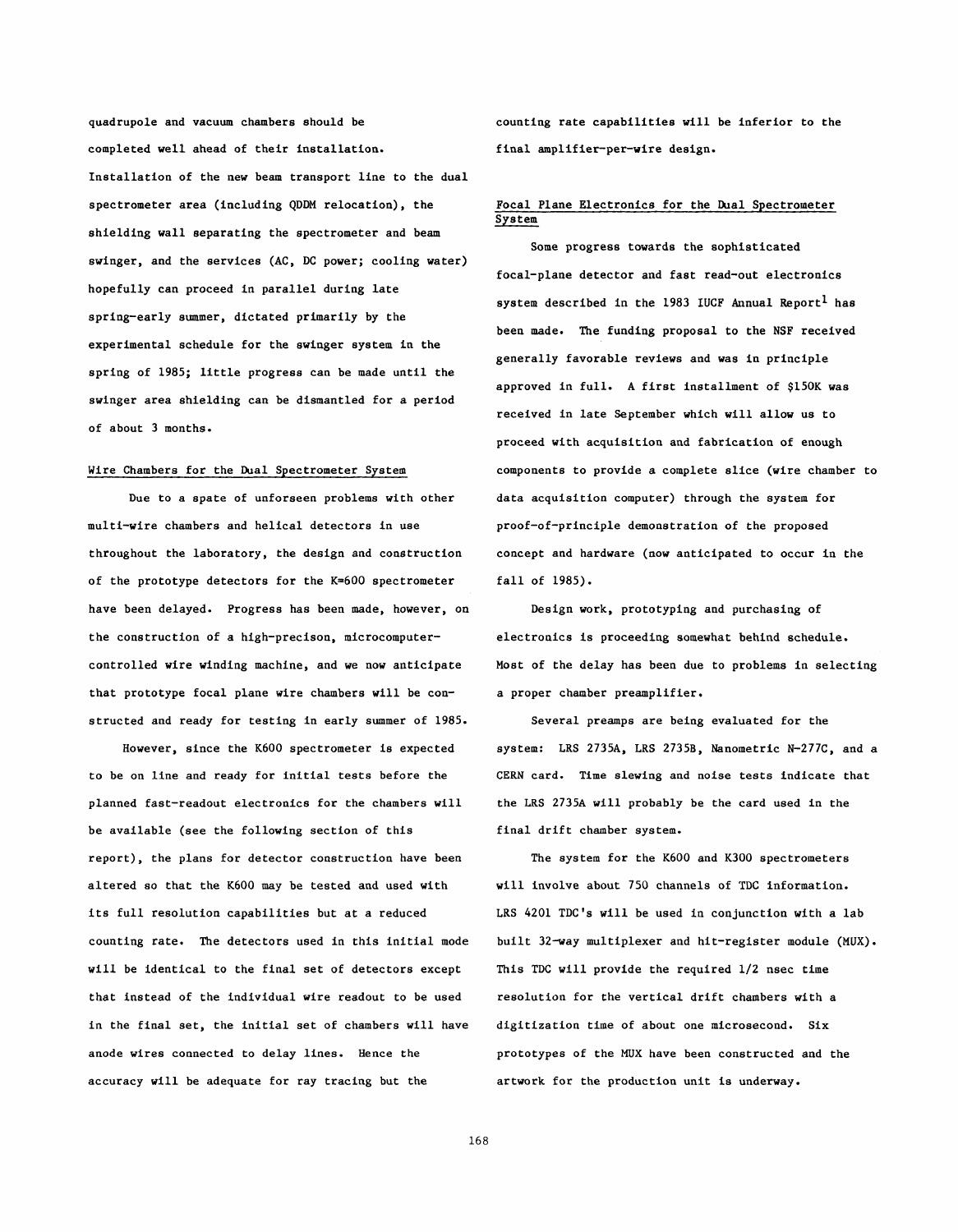To achieve the goal of ten percent dead-time at 10 **kHz** event rates, we are designing a simple high-speed, read-only **CAMAC** crate controller for the system. **An**  inexpensive, general purpose commercial **CAMAC**  controller will provide for self-testing and control, while the lab-built unit will empty the crate in an abbreviated **CAMAC** cycle in about 5 microseconds. The design of this unit is underway. It is worth noting that FASTBUS cannot supply the necessary time resolution nor the required duty cycle for the readout.

After being compacted into a high-speed **FIFO**  buffer, the data stream (of about 50 words) will be sent to a preprocessor. Present plans call for the use of an array of 11-73's to handle the expected data

rates. We are evaluating the use of an MDB Systems model MLSI-JFEP11 for the front-end processor. This device will operate in a standard Q-bus backplane in a multi-processor configuration. Each unit has dual-ported memory and status registers for communications with a host processor. Depending on the actual throughput attained, approximately 10 units will be used in the final array.

Preprint plans also provide for a pulse injection and voltage monitoring system, so that all the electronics may be tested under closed-loop control. All thresholds will also be under computer control.

<sup>1) 1983</sup> **IUCF** Scientific **6** Technical Report, p. 216; see also "A Focal Plane Detector and Fast Electronics System for the **IUCF** Dual Magnetic Spectrometers", **H.** Nann, December 1983.